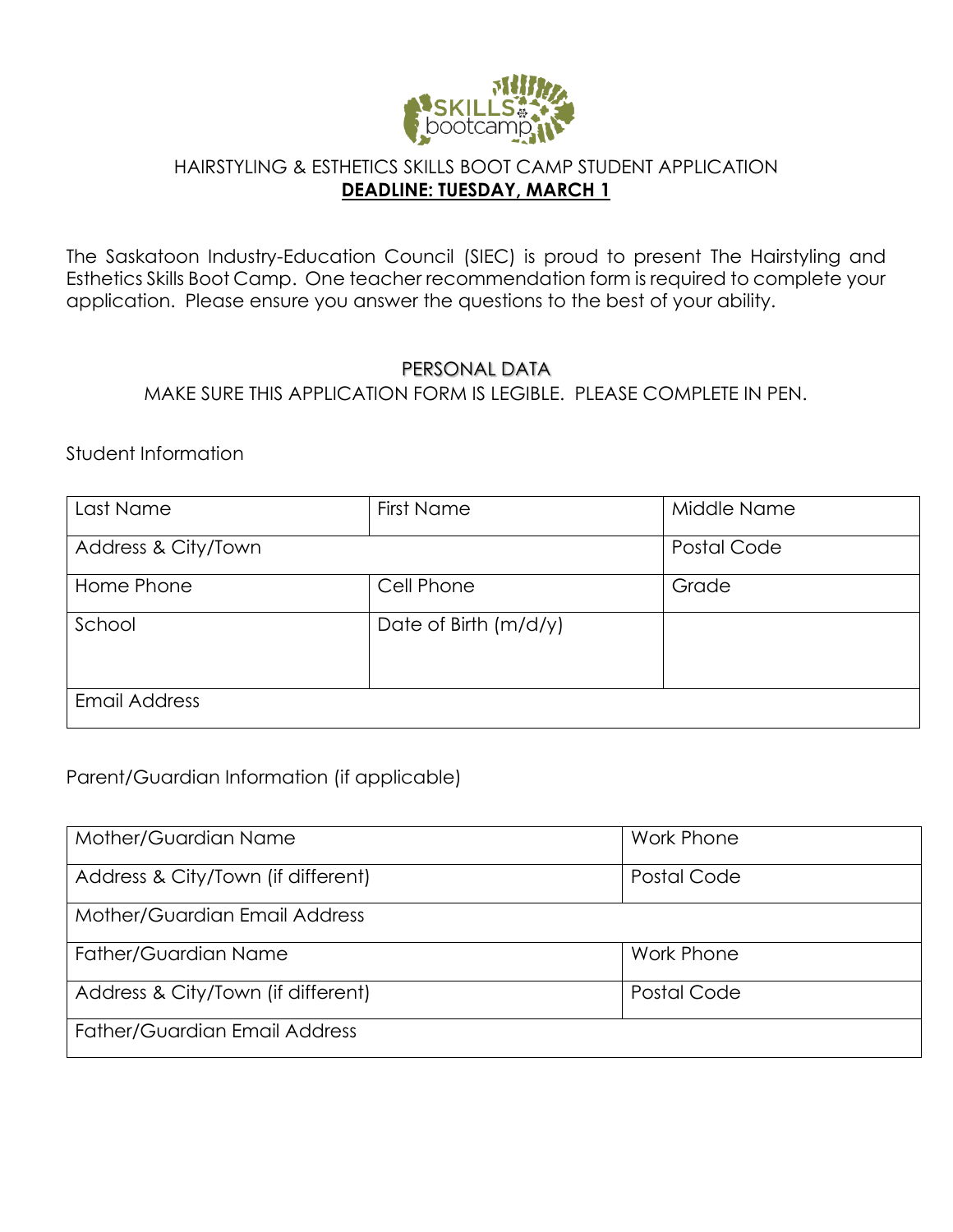# Health Information

| Doctor Name                               | Phone         |  |  |  |
|-------------------------------------------|---------------|--|--|--|
| Health Care No.                           |               |  |  |  |
| Important Medical Information             |               |  |  |  |
|                                           |               |  |  |  |
|                                           |               |  |  |  |
|                                           |               |  |  |  |
|                                           |               |  |  |  |
| Name of 1st Emergency Contact             |               |  |  |  |
| Day Phone                                 | Evening Phone |  |  |  |
| Name of 2 <sup>nd</sup> Emergency Contact |               |  |  |  |
| Day Phone                                 | Evening Phone |  |  |  |

Information Relevant to the Hairstyling and Esthetics Boot Camp

1. Do you have any of the listed certificates?

| CPR <sup>-</sup> | $ $ Yes $ $ No       |
|------------------|----------------------|
| First Aid        | $ $ $ $ Yes $ $ No   |
| <b>WHMIS</b>     | $\Box$ Yes $\Box$ No |
| Other not listed |                      |

2. Do you have any Hairstyling or Esthetics experience? (include school courses (PAA), specialized programs, summer employment, career/work education experience, etc.) Yes No If yes, please explain: